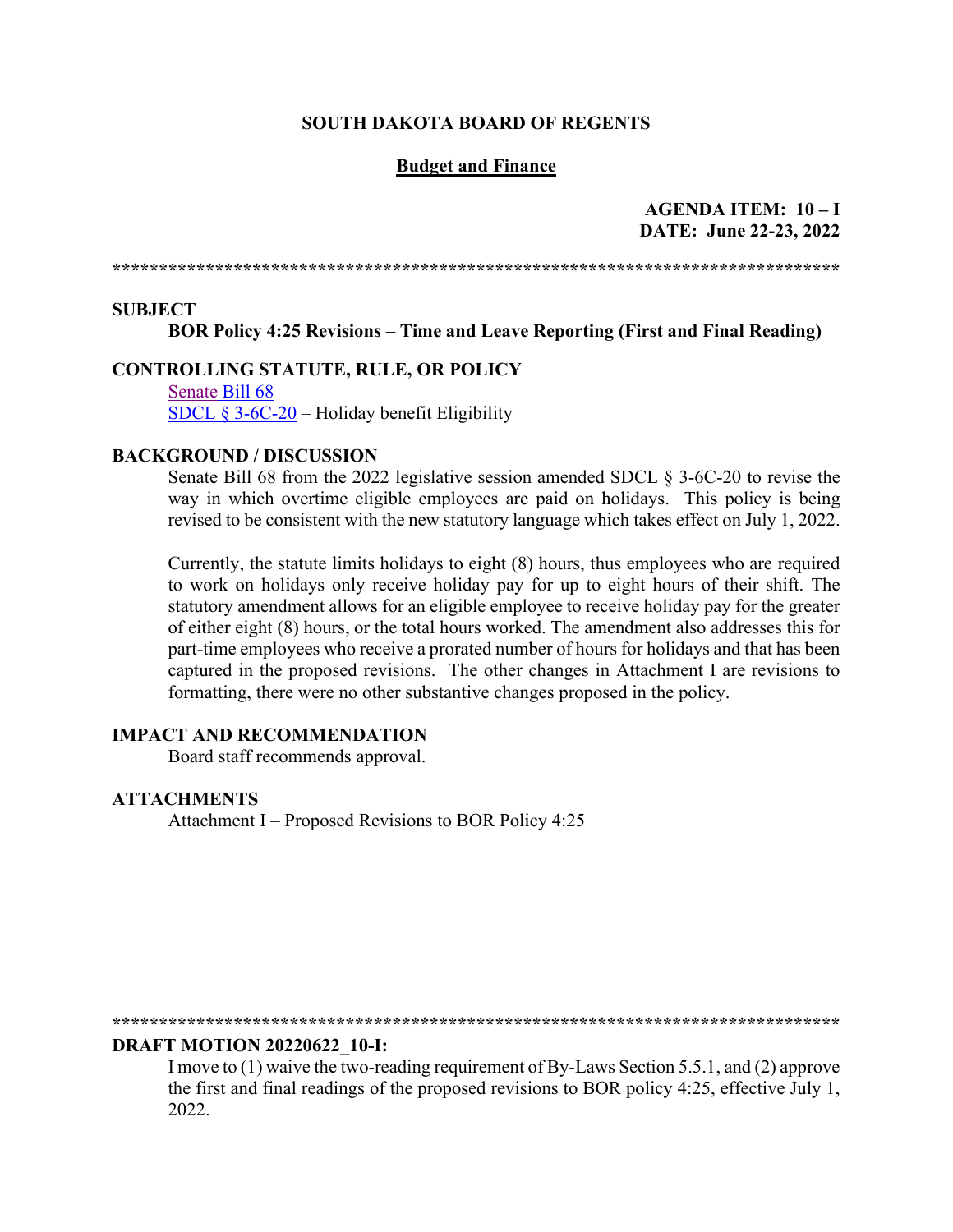## **SOUTH DAKOTA BOARD OF REGENTS**

## **Policy Manual**

## **SUBJECT:** Time and Leave Reporting

## **NUMBER:** 4:25

## **A. PURPOSE**

To identify the time and leave reporting guidelines for South Dakota Board of Regents employees.

The South Dakota Board of Regents is considered to be one employer. An employee cannot be both a "paid" employee and a "non-paid" volunteer while performing the same type of work for the same employer. All overtime must be approved prior to the hours being worked. Failure to comply with any provisions of this policy may subject the employee to disciplinary action, up to, and including termination.

## **B. DEFINITIONS**

None

## **C. POLICY**

## **1. Employees Eligible for Overtime Pay**

- 1.1. Employees are determined to be eligible for overtime based on the duties and level of compensation of the individual position.
- 1.2. Employees eligible for overtime compensation shall normally be paid in a combination of cash and compensatory time.
- 1.3. Overtime will accrue at the rate of time and one-half based on a forty (40) hour workweek.
- 1.4. Employees may have their compensatory time carried forward to subsequent pay periods. However, the maximum accumulation of compensatory time is eighty (80) hours with the exception of production workers for the College of Agriculture and Biological Sciences who may accrue up to 160 hours. Compensatory time exceeding this maximum must be paid or used.
- 1.5. The Board of Regents reserves the right to pay cash, at any time, to the employee for any or all accrued compensatory hours.
- 1.6. The standard workweek shall be from 12:00 a.m. Sunday through 11:59 p.m. Saturday.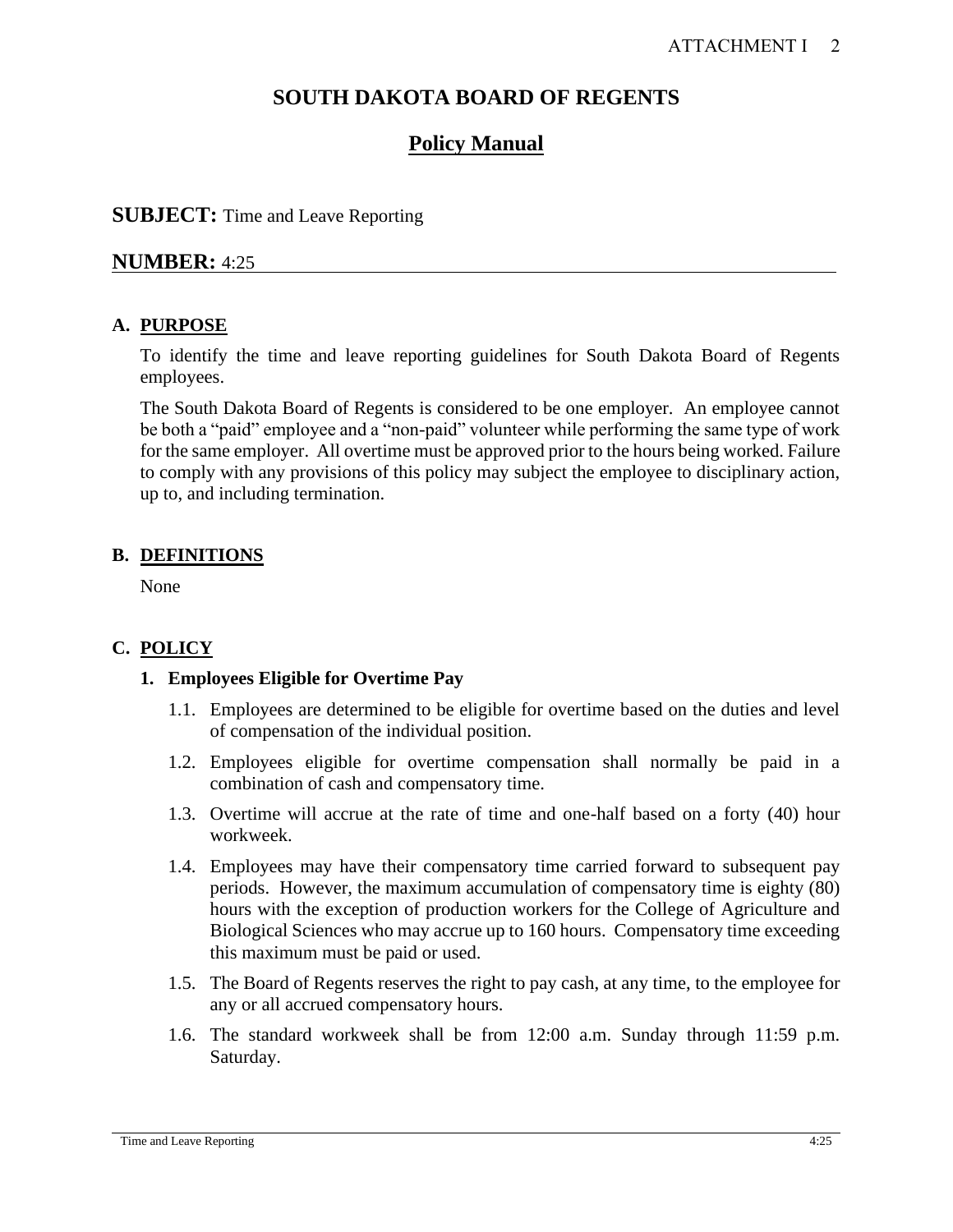- 1.7. Overtime pay will be computed as actual hours worked in excess of 40 hours during a work week. In computing overtime, holiday hours and leave hours are not considered hours worked.
- 1.8. Supervisors and employees are expected to adjust the workweek whenever possible to avoid an overtime liability.
	- 1.8.1.8.1. For example, if an employee works forty (40) hours in the first four days of the normal workweek, every effort should be made to adjust the work schedule within the workweek so that the employee does not work more than forty (40) hours. In this example, the employee would not report for work the last day of the workweek. Supervisors reserve the right to adjust the schedule of the employee.
- 1.9. **Leave Time:** Annual leave, compensatory time, sick leave, court and jury leave, paid family leave, bereavement leave, military leave, and any other leave time will not be considered hours worked.
	- 1.9.1. If approved annual leave, sick leave, or compensatory time are used in any combination with hours worked, and totals more than forty (40) hours during the work week, the leave must be reduced to bring the total hours paid to forty (40) hours for the week. If multiple types of leave have been taken in a week that requires adjustment, the adjustments should be applied in the following order:
		- 1.9.1.1. Sick Leave
		- 1.9.1.2. Annual Leave
		- 1.9.1.3. Compensatory Time
	- 1.9.2. If an employee works more than forty (40) hours, no leave time should be deducted from the employee's balance, with the exception of employees who have reached the maximum annual leave balance, and whose annual leave was approved prior to working the overtime.
		- 1.9.2.1. In such situations, hours that will prevent the employee from losing the current pay period's annual leave accrual will be paid. Payment to employees with scheduled annual leave applies only to employees with maximum annual leave balances.
	- 1.9.3. Employees who are on military leave, or court and jury leave will be paid the leave hours at straight time regardless of other hours worked during the week. The leave time will not be considered hours worked. The appointing authority may require employees to report to work during hours outside of the military or court and jury leave.
- 1.10. **Holiday Pay:** Holiday hours will not count as hours worked for purposes of computing overtime.
	- 1.10.1. All overtime-eligible employees who work at least one (1) shift or are on paid leave during the calendar week in which the holiday falls are eligible for holiday pay.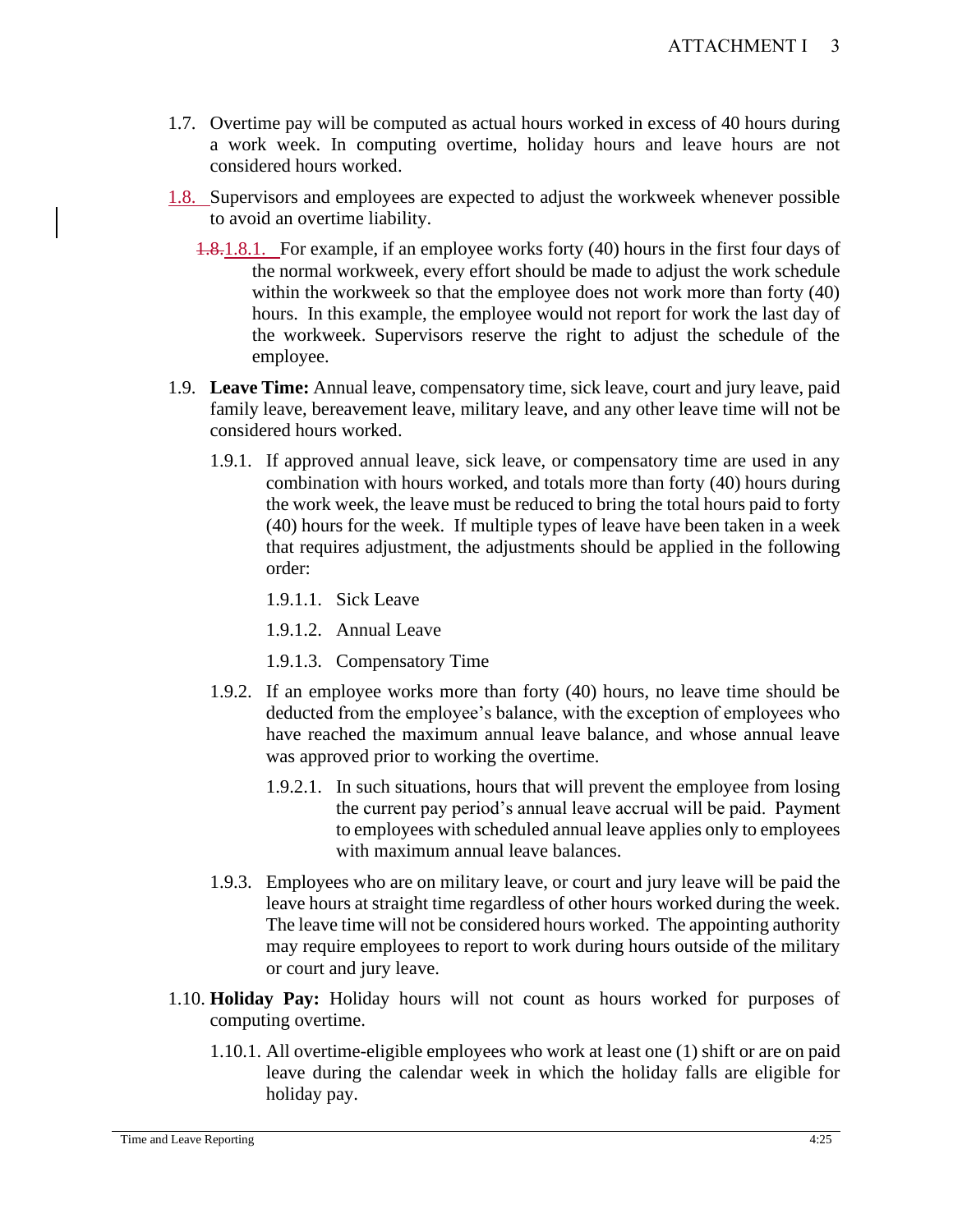- 1.10.2. For payroll and leave purposes, a holiday on which an employee does not work is no more than eight  $(8)$  hours.
- 1.10.3. An employee who is required to work on the date a holiday is observed will receive eight hours of holiday pay, or for the total number of hours worked, whichever is greater.
	- 1.10.3.1.Eligible part-time employees shall receive prorated holiday pay.
		- 1.10.2.1.10.3.1.1. Eligible part-time employees who must work on the date a holiday is observed will receive either the prorated amount based upon the average hours they have worked in the previous three months, or the total hours worked, whichever is greater.
- 1.10.3.1.10.4. An employee who is on leave without pay for the entire week when a holiday occurs will not receive holiday benefits.
- 1.10.4.1.10.5. Employees who are newly hired and who begin work the day after the holiday will not receive the holiday pay hours.
- 1.10.5.1.10.6. As provided by South Dakota law, an employee must be compensated with time off or cash reimbursement for holiday hours. An employee who is required to work on a holiday may be compensated in one of two (2) ways.
	- 1.10.5.1.1.10.6.1. They could take Take off an equal number of hours at a later date, or;
	- 1.10.5.2.1.10.6.2. They could rReceive straight time paid in cash for an equal number of hours.

1.10.5.2.1.1.10.6.2.1. For example, overtime eligible employees who work thirty-two (32) or more hours in a week when an eight (8) hour holiday is observed will be paid straight time for the "extra" hours over thirty-two (32) and up to forty (40). If an overtime eligible employee actually works more than forty (40) hours, exclusive of the eight  $(8)$  holiday hours, time and one-half  $(1.5x)$ will be paid for those hours worked over forty (40).

- 1.10.5.3. Part-time employees will receive prorated holiday pay depending upon the average number of hours they have worked in the previous three months of their appointment.
- 1.11. **Administrative Leave:** Administrative Leave may be authorized as directed by the Executive Director, or in accordance with BOR Policy 4:40. Administrative leave authorized for reasons that do not fall under BOR Policy 4:40 will be administered as follows for overtime eligible employees:
	- 1.11.1. Employees may not receive more than forty (40) hours of administrative leave per week;
	- 1.11.2. Only leave eligible employees who are scheduled to work during the period in which administrative leave is authorized are eligible for paid administrative leave;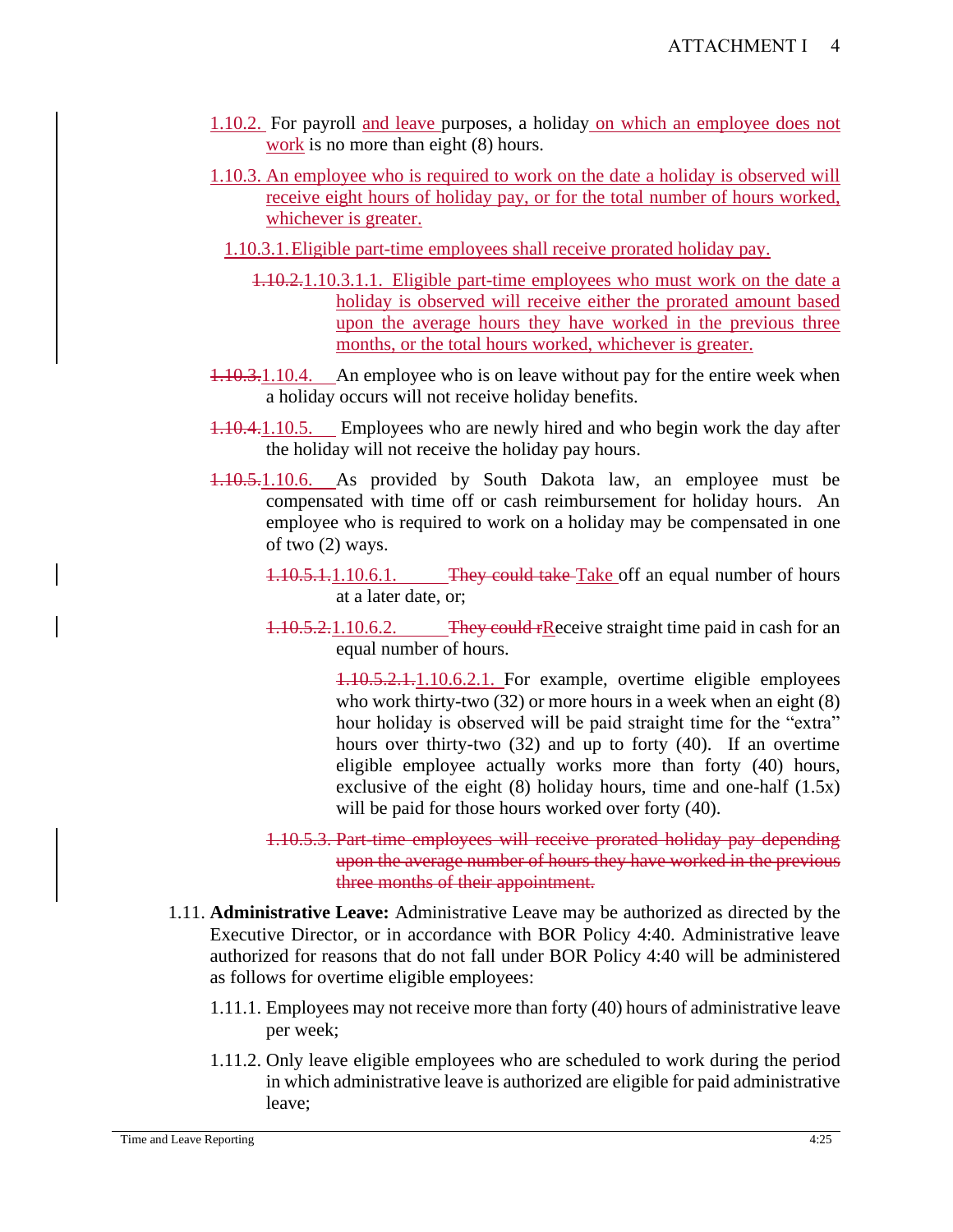- 1.11.3. Administrative leave may only be granted for the period authorized, not to exceed the number of hours for which the employee was scheduled to work;
- 1.11.4. Employees required to work so essential functions can be performed must report to work at prearranged worksites, unless otherwise instructed. The procedure for identifying these employees will be established by each institution. If the location has been administratively closed, those employees that are required to report to work will receive payment for the administrative leave hours (at a straight rate) plus the hours they were required to work, in all other instances employees will receive pay at their regular rate for the hours worked.
- 1.11.5. In the event that administrative leave is granted in less than an eight (8) hour increments, the leave shall be recorded for the number of hours granted, and the remainder of the day will be recorded as regular hours worked and/or the appropriate leave type.
- 1.12. **Inconvenience Pay:** Overtime eligible employees, with the exception of employees covered by law enforcement civil service, who have fulfilled both of the following conditions are guaranteed a minimum of three (3) hours pay regardless of the hours actually worked if:
	- 1.12.1. The employee has completed the normal shift and left the work place; and
	- 1.12.2. The employee is unexpectedly required to return to work.
		- 1.12.2.1. Employees who are called in prior to the beginning of their scheduled shift and are allowed to continue working through the shift are ineligible for inconvenience pay. Only the hours actually worked are used in the computation of overtime.
		- 1.12.2.2. Up to three hours of inconvenience pay hours (not actually worked) will be compensated as straight time and will not be used to calculate overtime.
		- 1.12.2.2.1.12.2.2.1. For example, if an overtime eligible employee has worked for forty (40) hours, is unexpectedly called back to work, and works for one (1) additional hour, the employee is paid as follows:

| <b>Hours Worked</b> |  |
|---------------------|--|
|                     |  |

Inconvenience pay hours at straight time 2

- 1.12.2.3. If the employee is on-call and the on-call hours are compensable as hours worked, inconvenience pay is not required.
- 1.12.2.4. Inconvenience pay does not apply if the employee is not required to actually leave their residence for the work site.
- 1.12.2.4.1.12.2.4.1. For example, employees who can deal with a problem on the phone without leaving their residence are ineligible for inconvenience pay. However, the time spent at their residence dealing with the problem is considered hours worked.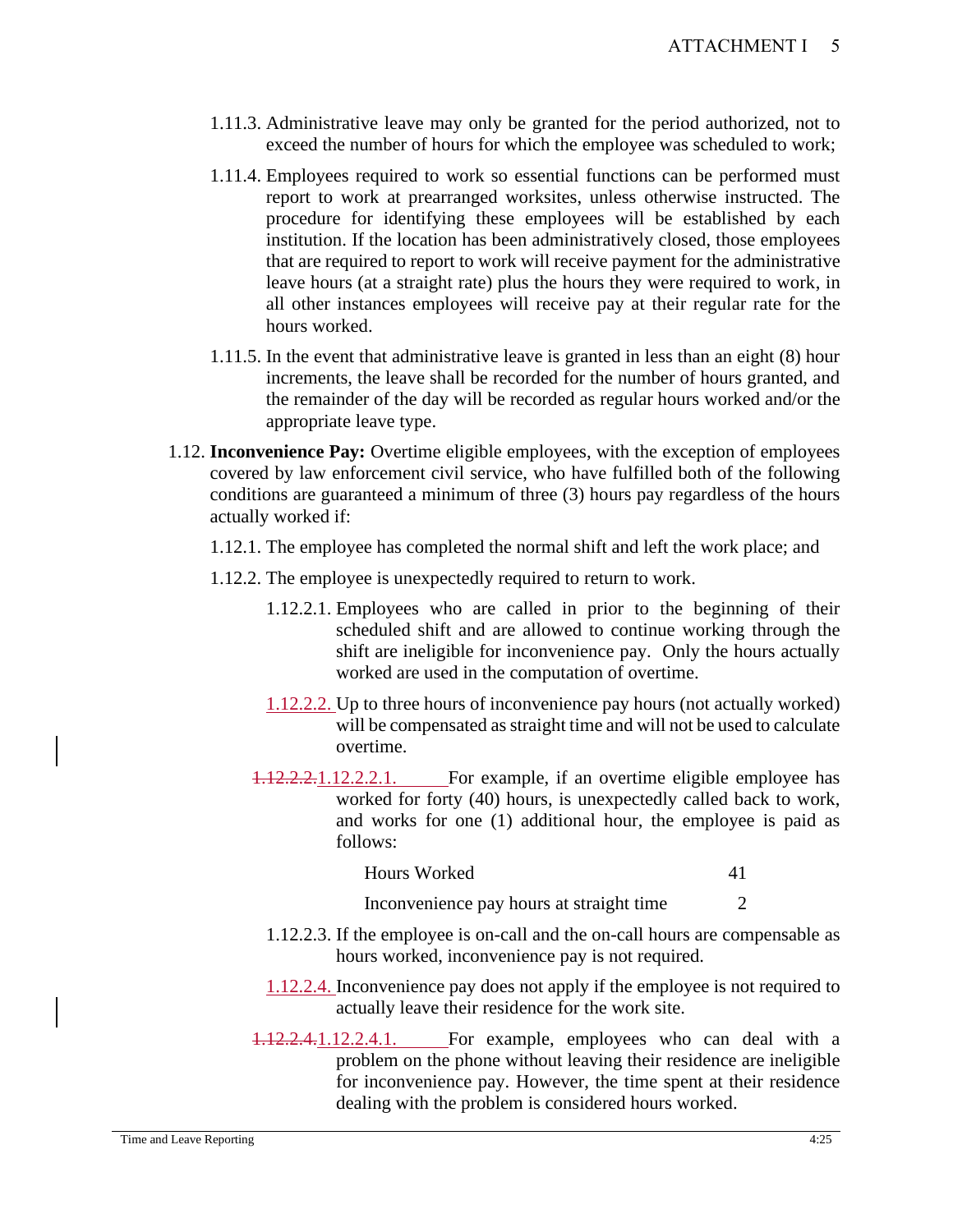- 1.13. **On-Call Time**: Employees may be required to report to work in their off hours on short notice. If calls to perform work are so frequent or the readiness for work conditions are so restrictive that the employee is not free to use the intervening periods effectively for his or her own benefit, the time must be considered hours worked.
	- 1.13.1. Time spent on-call is considered hours worked if the employee is required to remain on the employer's premises or at a location specified by the employer.
	- 1.13.2. When employees are called out on a job assignment, only the time actually spent working is considered as hours worked.
	- 1.13.3. Inconvenience pay for up to three hours may be required.
	- 1.13.4. Employees who live at the work site are ineligible for inconvenience pay.
	- 1.13.5. If an employee is issued an electronic communication device, the issuance does not qualify on its own as compensable on-call time.
- 1.14. **Electronic Access:** Except with prior approval, overtime eligible employees may not access Board of Regents electronic systems, or e-mail while they are not at work. Use of remote e-mail or other electronic systems is an obligation to compensate. If an overtime eligible employee does utilize e-mail or other electronic systems remotely, they are required to record their time and enter it into the timekeeping system.
- 1.15. **Job Related Training:** Attendance at conferences, workshops, meetings, or classes is considered hours worked if the State pays travel expenses, registration fees, or tuition or if the employee is not required to take annual leave or leave without pay or to adjust the work schedule.
	- 1.15.1. Reduced tuition allowed by SDCL 3-20 does not constitute proof of job relatedness for purposes of determining whether such training should be considered hours worked.
	- 1.15.2. This policy applies to any training for which the State pays, including night classes and continuing education at universities or adult education classes sponsored by high schools, unless all of the following conditions are met.
		- 1.15.2.1. Attendance is outside of the employee's regular working hours;
		- 1.15.2.2. Attendance is in fact voluntary and not directed by management;
		- 1.15.2.3. The course, lecture or meeting is not directly related to the employee's job; and
		- 1.15.2.4. The employee does not perform any productive work during such attendance.

1.15.2.4.1. If all of the criteria are met, the training need not be considered hours worked.

1.16. **Travel Time:** Time spent in travel will be considered hours worked.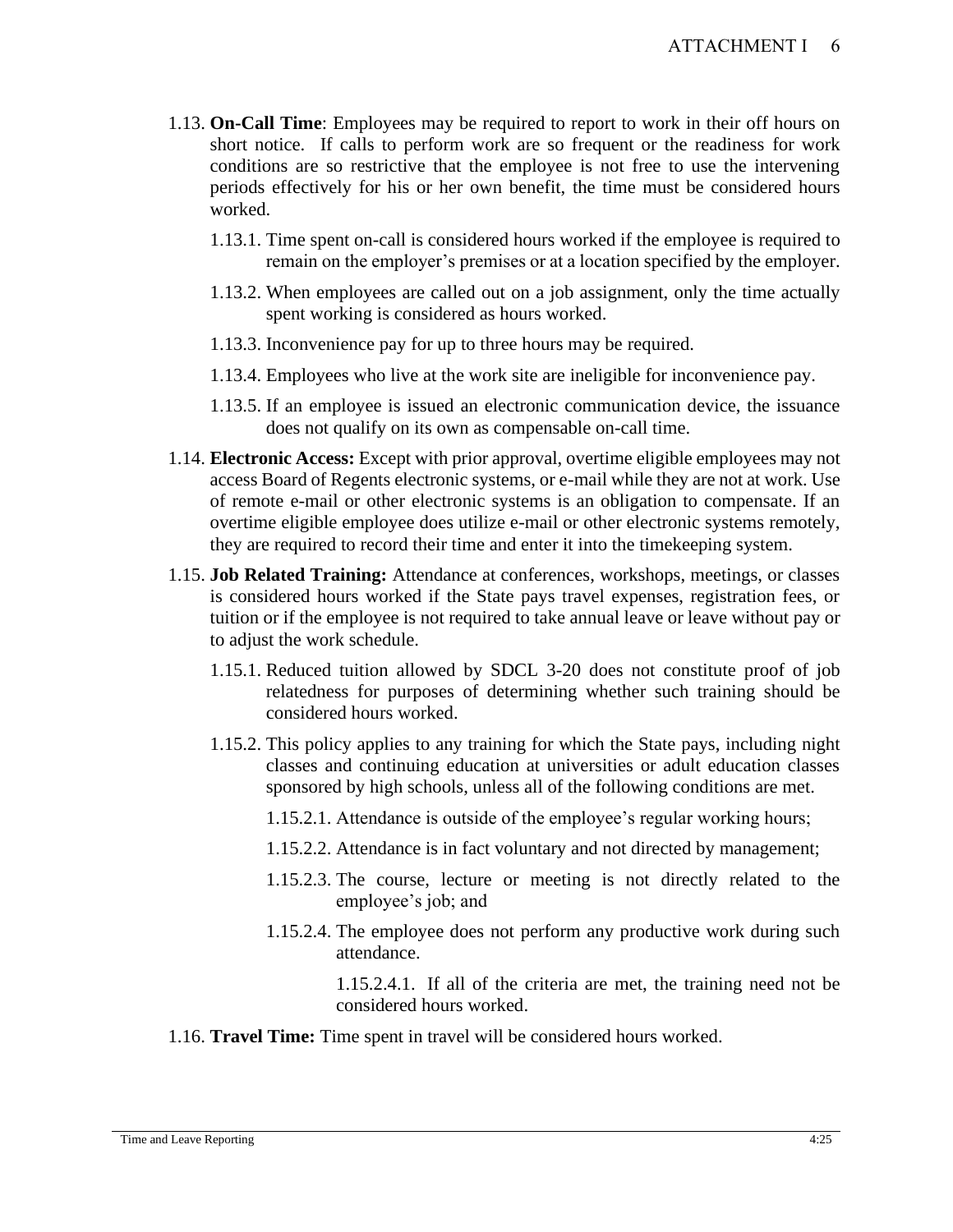- 1.16.1. Layovers at airports where the employee is not free to pursue personal interests is also included as time spent in travel and considered as hours worked.
- 1.16.2. Actual meeting time outside of the normal work schedule is also considered hours worked.
- 1.16.3. Hours in which employees are free to do as they please and time spent relaxing and sleeping are not considered hours worked.
- 1.16.4. Social activities at conferences outside of normal working hours are not considered working time unless the employee has been directed by management to attend the activity for the purpose of hosting guests or fulfilling a work-related function.
	- 1.16.4.1.16.4.1. For example, if management has directed an employee to coordinate and host a banquet as part of the institution's obligation at a conference, those hours are considered hours worked. If an employee chooses to attend a banquet at a conference and does not have an assigned role, the hours are not compensable.
- 1.17. **Record Keeping:** All overtime eligible employees will complete accurate records of hours worked and leave time taken. The records will reflect the date, number of hours worked, and leave time taken for each pay period.

## **2. Employees Ineligible for Overtime**

Employees who are exempt from the overtime requirements of the FLSA are ineligible for compensatory time.

- 2.1. **Leave Time:** Employees who are ineligible for overtime compensation are expected to be available to the public, co-workers and subordinates to provide assistance and guidance on policy problems and questions.
	- 2.1.1. Employees who are ineligible for overtime are not required to take annual, sick, paid family leave, bereavement leave, military, or court and jury leave for absences of less than a full day except as may be applicable when annual, sick, or paid family leave is used as family medical leave. If the employee is absent from the job for a full day during the pay period, some type of leave must be taken, unless prior approval for a leave of absence is obtained.
	- 2.1.2. Employees must continue to obtain approval from their supervisor prior to an absence from work.
	- 2.1.3. Managers are expected to set the normal working hours and approve time away from the job for employees ineligible for overtime, regardless of whether leave must be taken.
	- 2.1.4. Employees and managers should keep in mind when requesting and approving time away from the job that such employees are compensated not for the amount of time spent on the job, but rather for the general value of services performed.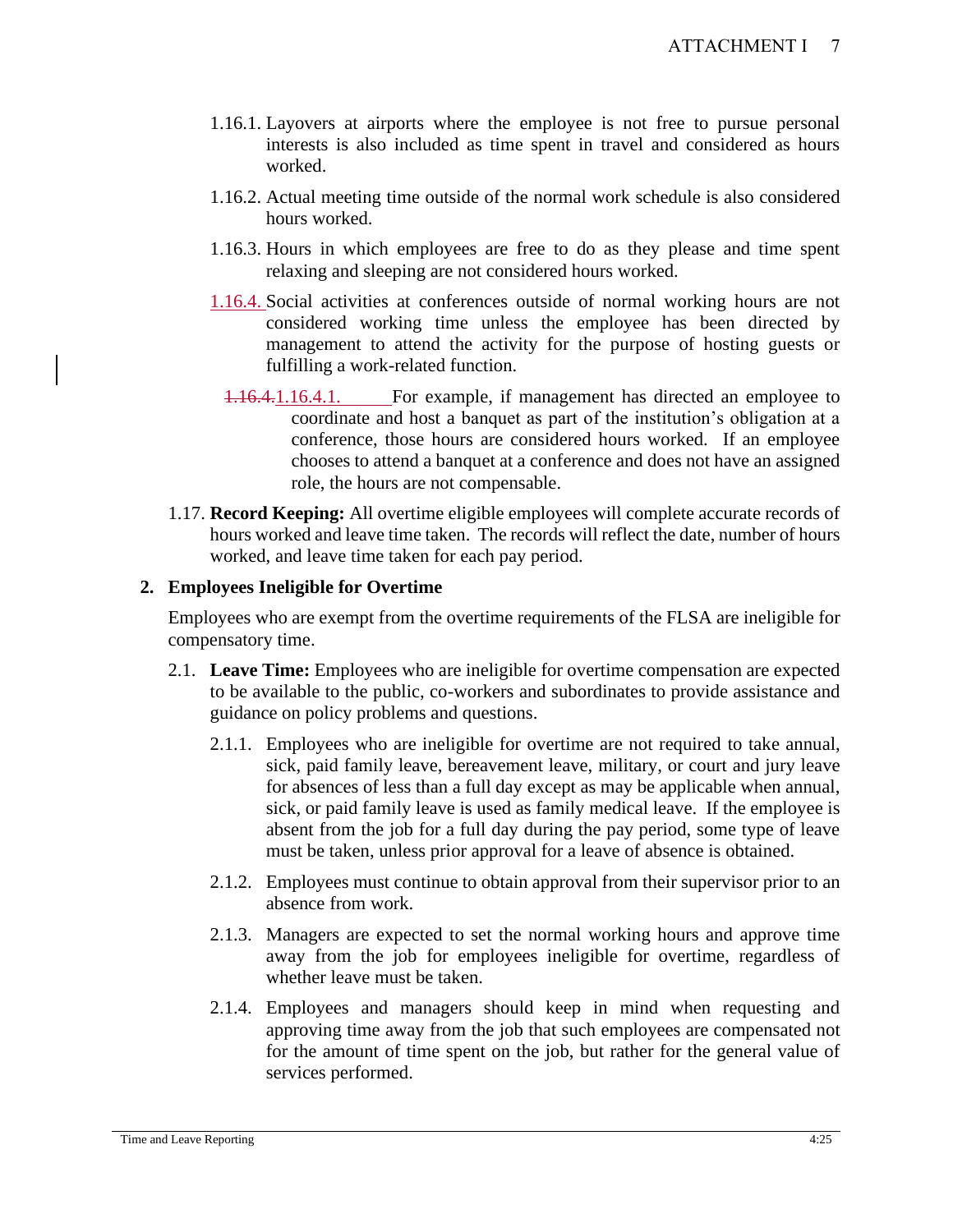- 2.1.5. Before time away from the job is approved, managers and employees are expected to ensure that the needs of the public and other state employees who rely on them can reliably be met.
- 2.2. **Holiday Pay:** Overtime ineligible employees who work at least one shift or are on paid leave during the calendar week in which the holiday falls are eligible for holiday pay. For payroll purposes, a holiday is no more than eight (8) hours.
	- 2.2.1. An employee who is on leave without pay for the entire week when a holiday occurs will not receive holiday benefits.
	- 2.2.2. Employees who are newly hired and who begin work the day after the holiday will not receive the holiday pay hours.
- 2.3. **Administrative Leave:** Administrative Leave may be authorized as directed by the Executive Director, or in accordance with BOR Policy 4:40. Administrative leave authorized for reasons that do not fall under BOR Policy 4:40 will be administered as follows for employees ineligible for overtime.
	- 2.3.1. Only leave eligible employees who are scheduled to work during the period in which administrative leave is authorized are eligible for paid administrative leave.
	- 2.3.2. Administrative leave may only be granted for the period authorized, not to exceed the number of hours for which the employee was scheduled to work;
	- 2.3.3. Employees required to work so essential functions can be performed must report to work at prearranged worksites, unless otherwise instructed. The procedure for identifying these employees will be established by each institution;
	- 2.3.4. When administrative leave is granted in less than eight (8) hour increments and an employee is absent for the entire day, they will not receive administrative leave for the partial day and must report the appropriate leave type for the workday.
- 2.4. **Recordkeeping:** All employees will submit complete accurate leave records. The records will reflect the date and type of leave time taken for each pay period.